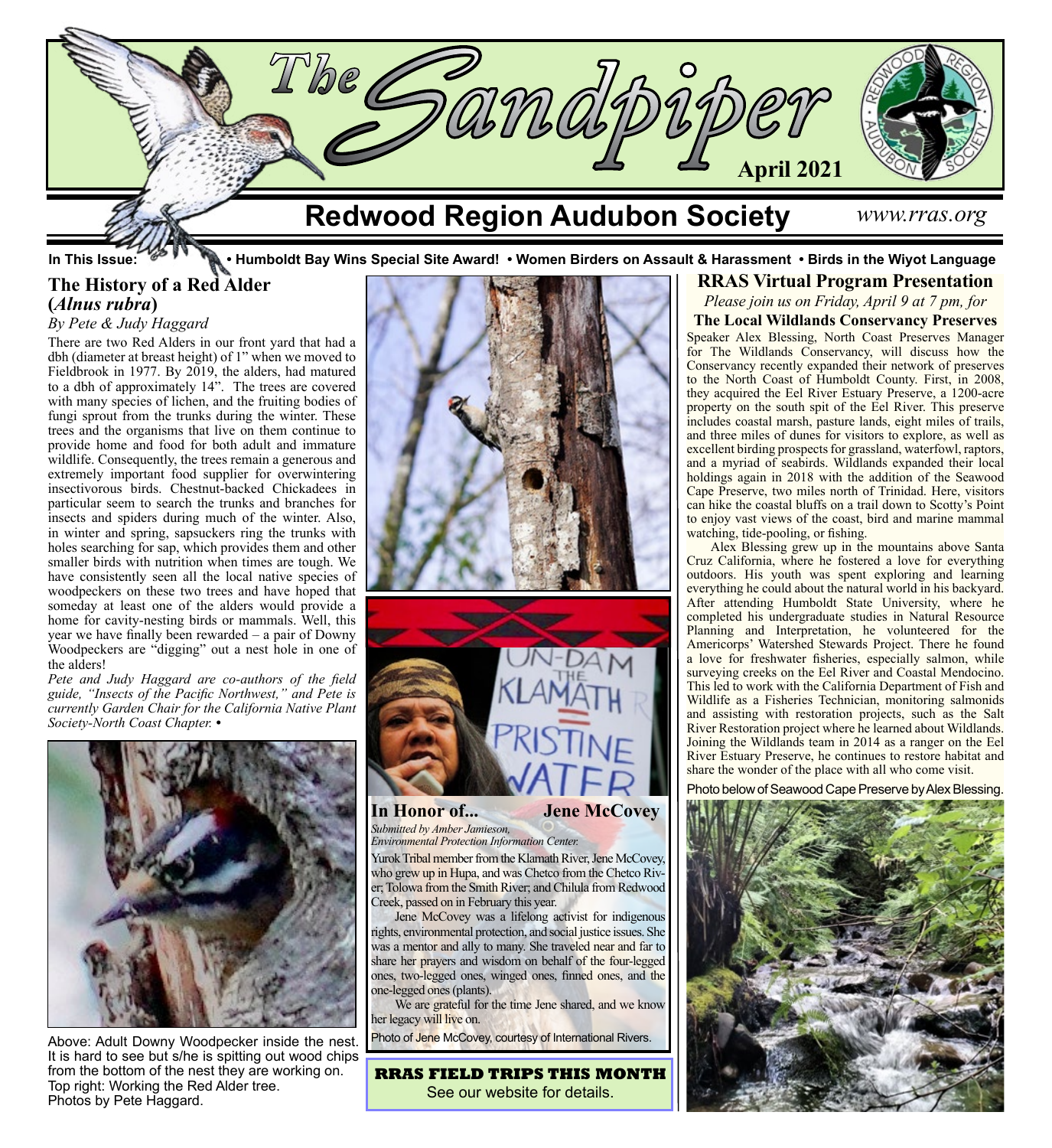# **CHAPTER LEADERS**

| <b>OFFICERS:</b>                                  |  |
|---------------------------------------------------|--|
| President - Gail Kenny gailgkenny@gmail.com       |  |
| Vice President - CJ Ralph 707-822-2015            |  |
| Secretary - Andrew Orahoske andrew.rras@gmail.com |  |
| Treasurer - Gary Friedrichsen 707-822-6543        |  |
| Past President - Hal Genger 707-499-0887          |  |
| DIRECTORS-AT-LARGE:                               |  |
|                                                   |  |
|                                                   |  |
|                                                   |  |
|                                                   |  |
|                                                   |  |
| <b>OTHER CHAPTER LEADERS:</b>                     |  |
| Conservation - Jim Clark 707-445-8311             |  |
| Eductn/Schlrshps - Denise Seeger 707-444-2399     |  |
| Membership - Ralph Bucher 707-443-6944            |  |
| Volunteer Coordinator                             |  |
| - Andrew Orahoskeandrew.rras@gmail.com            |  |
| eBird Liaison - Rob Fowler 707-839-3493           |  |
| Facebook - Cindy Moyer 707-822-1886               |  |
| - Andrew Orahoske andrew.rras@gmail.com           |  |
| <b>Field Trips</b>                                |  |
| - Janelle Chojnacki janelle.choj@gmail.com        |  |
| NEC Representative - CJ Ralph 707-822-2015        |  |
| Nominations                                       |  |
|                                                   |  |
| Programs - Harriet Hill 707-267-4055              |  |
| Publications - CJ Ralph 707-822-2015              |  |
| Publicity - Denise Seeger 707-444-2399            |  |
|                                                   |  |
| <b>THE SANDPIPER:</b>                             |  |
| Editor, Layout, & Design                          |  |
| - Gisèle Albertine giseleandco@gmail.com          |  |
| - Proofreader/Copyeditor Pia Gabriel              |  |
| Historian - Gary Friedrichsen 707-822-6543        |  |
|                                                   |  |
| Bird Alert (Bird Box) discontinued                |  |
|                                                   |  |
| Board of Directors board@rras.org                 |  |
|                                                   |  |

*The Sandpiper is published eleven times a year by*  **Redwood Region Audubon Society P.O. Box 1054, Eureka, CA 95502.**

#### **Thinking of Joining the Audubon Society?**

By sending in your membership, either directly or on the form below, to National Audubon, (rather than replying to solicitations from National Audubon), **the fee is sent directly to our chapter** – **if you use the Code RRAS C24**. However, when you renew with National, the share of membership dues that RRAS receives is only a couple of dollars.

If you join the local Chapter, RRAS, directly, we receive the total dues both initially and on renewal.

To do so, write a check out to RRAS for \$15 and be sure to inlcude "*local membership*" on your check, then mail to:

#### **Redwood Region Audubon Society**

**P.O. Box 1054, Eureka, CA 95502.**

You are welcome to join both Nationally and locally. ------------------------------------------------------------

To join National Audubon:

Please enroll me as a member of the National Audubon Society and of my local chapter **(RRAS C24)**, and send AUDUBON magazine and my membership card to the address below. My check for \$25 is enclosed.

| NAME.   |
|---------|
| ADDRESS |
| EMAIL   |

Please make checks out to the National Audubon Society, and send with this coupon to Box 97194, Washington, DC 20090-7194.

### EDITOR'S NOTE:

Opinions expressed in this newsletter are not necessarily those of the National Audubon Society or its local chapters. As Editor, my goal is to print a variety of viewpoints, explore new avenues, and initiate healthy discussion.



A disturbing topic came up recently in the national news and on the national birding scene, involving the alleged rape of a female, beginning birder, by Jason Ward, a prominent member of the national birding

community. He was the diversity and inclusion officer for the American Bird Conservancy and has been relieved of this job. The birder, Aisha White, is taking him to court. More sexual assault and harassment allegations against other prominent male birders have surfaced as a result. Of course, sexual harassment is not just in the birding community but reflects our broader society.

I am following discussions in the birding community on this topic to gather information for how to make change locally so that women feel safer and more welcomed. I have discussed this with a small group and at some point, will bring the topic forward to our larger birding community with the goal to call out disrespectful behavior, educate each other on how to be more inclusive, and to communicate more kindly and respectfully. The RRAS Field Trip Committee has been discussing ideas on how to help women feel more comfortable in the birding community. We are exploring how to create on-going safe spaces for women birders.

I am aware that some women birders in our community have dealt with harassment, as well as being made to feel less-than, discounted, or dismissed by men. This type of behavior will not be tolerated at RRAS events and activities.

There can be a male-dominated approach to birding by competing to be right, the best, the most experienced, and the most serious, that can detract from the birding experience. People have been made to feel ignored or belittled because they were wrong about bird identification. Men as well as women can be treated this way in the birding community.

Listing has a place in birding, but discussions of bird identification can be done in a way that does not alienate people. Bird identification can be done by consensus after careful observation and sharing of data, as a collaboration instead of a competition. These two approaches often divide along gendered and occasionally generational lines. Many of us would rather prioritize the social aspect of

## **GODWIT DAYS FESTIVAL GOES VIRTUAL April 16-18, 2021**

Live-streamed and pre-recorded sessions highlighting some favorite species and the spots where they occur.

Planned topics include: shorebird surveying and fly-off, bird song ID, bird banding, field sketching, HSU Wildlife Museum tour, amphibians, Spotted Owls, and Snowy Plovers.

· Special sessions on the past, present, and future of Humboldt birding and a memorial to Stanley "Doc" Harris.

The Language of Birds: Keynote Lecture by Nathan Pieplow, blogger on recording, identifying, and interpreting bird sounds [\(www.earbirding.com](http://www.earbirding.com)).

There is no cost to participate but donations are encouraged and greatly appreciated!

Also, to be posted on line during the festival: –

Winners in the 18<sup>th</sup> annual student bird art contest, cosponsored by Friends of the Arcata Marsh and Redwood Region Audubon Society, and the  $16<sup>th</sup>$  annual student nature writing contest, sponsored by RRAS.

Visit [www.godwitdays.org](http://www.godwitdays.org) for updated information, and how to access the sessions.

**We are Seeking Silent Auction Items** for an online auction in partnership with *Godwit Days*. If you have items to donate to RRAS, please contact, Gary Friedrichsen at [gary@jacobycreek.](mailto:gary%40jacobycreek.net?subject=) [net](mailto:gary%40jacobycreek.net?subject=) or (707) 496-6581 before May 1st! If you want to donate to Godwit Days only, contact Alex Stillman at alexnacy@gmail.

being together outside and doing something we all enjoy. We strive to encourage younger birders who may be less defined by the "rules" to join in and maybe operate a little differently.

We can make birding a more inclusive community by fostering the spirit of cooperation while birding together and comparing notes on birds. We are exploring how to make spaces, perhaps on social media or an app where people can discuss bird sightings without feeling intimidated by expert birders. We want to see more local active chat rooms or other spaces that foster confidence in novice birders. The hardest part of birding is getting familiar with the bird families at first and figuring out how to use your field guide, and when more experienced birders make you feel stupid, that turns novices away.

I recently heard a woman birder on a podcast talking about the "rare bird alert" app where members are discouraged from any discussion other than rare bird sightings. She said her community has another group app that is all about discussing anything to do with birding which she finds much more active and enjoyable than the rare bird group. I would like to see one of those locally.

If you are interested in joining in on discussions exploring solutions to divisiveness in our local birding community, please email me at gailgkenny@gmail.com.

If you experience sexual assault or any type of harassment during a RRAS activity, please know you can reach out to me, or our Field Trip Chair, Janelle Chojnacki. Our contact information is always listed in *The Sandpiper* and on our website.

Below are some resources you may find helpful. (Please feel free to share more resources with me and others.) • [www.rainn.org/](https://www.rainn.org/
);

• [leanin.org/sexual-harassment](https://leanin.org/sexual-harassment)

• Aisha White's *[gofundme](https://www.gofundme.com/f/legal-fees-for-aisha-white)* page for her legal fees;

[www.gofundme.com/f/legal-fees-for-aisha-white](https://www.gofundme.com/f/legal-fees-for-aisha-white)

• Facebook's World Girl Birders Group; [www.facebook.com/](https://www.facebook.com/groups/worldgirlbirders/) [groups/worldgirlbirders/](https://www.facebook.com/groups/worldgirlbirders/)

• North Coast Rape Crisis Team; www[.ncrct.org](https://www.ncrct.org/) (*si una persona bilingüe no esta disponible deje sun ombre e número de teléfono y le regresaremosla llamada lo más pronto posible*).

• Domestic Violence Services Crisis: (707) 443-6042 or Toll-Free: (866) 668-6543

# **Humboldt Bay Wins Special Site Award!**

In 1998, RRAS Conservation Committee member, Chet Ogan, filed the paperwork to form Humboldt Bay Complex as a Western Hemisphere Shorebird Reserve Network (WHSRN) site. Humboldt Bay, or Wigi, to the Wiyot, is the second largest estuary in California; it remains comparatively "pristine" in terms of availability, extent, and diversity of shorebird habitats. Over the past 60 years, 52 species of shorebird have been recorded in the vicinity of the bay, with an estimated 850,000 individuals using local habitats, especially during migration (Colwell et al. 2020).

As a result, Humboldt Bay is a key site for shorebirds along the Pacific Americas Flyway. Within the 19,500 ha of WHSRN site boundaries lie extensive intertidal flats, limited rocky shores, long stretches of sandy, ocean-fronting beach, seasonal freshwater wetlands, riverine estuaries, and agricultural lands. Significantly, WHSRN later recognized the site as one of international importance, and in 2018, WHSRN upgraded the site to hemispheric.

Last December, WHSRN proposed a Site Award for outstanding work in shorebird conservation and management of a shorebird site, based on active management and preservation of shorebird habitat, education and outreach, and a monitoring program. In consultation with partners (see below), Dr. Mark Colwell prepared the supporting evidence and submitted the nomination. Mark has now been notified that out of the whole country, Humboldt Bay Complex was awarded the 2021 Site Award!

Many thanks to all the partners; the Wiyot Tribe, Bureau of Land Management, CA Audubon, California Dept. of Fish and Wildlife, City of Arcata, City of Eureka, Friends of the Dunes, Humboldt Bay Harbor Recreation and Conservation District, Humboldt Bay National Wildlife Refuge, Oiled Wildlife Care Network, Redwood Community Action Agency, Sequoia Zoo, and US Fish and Wildlife Service.

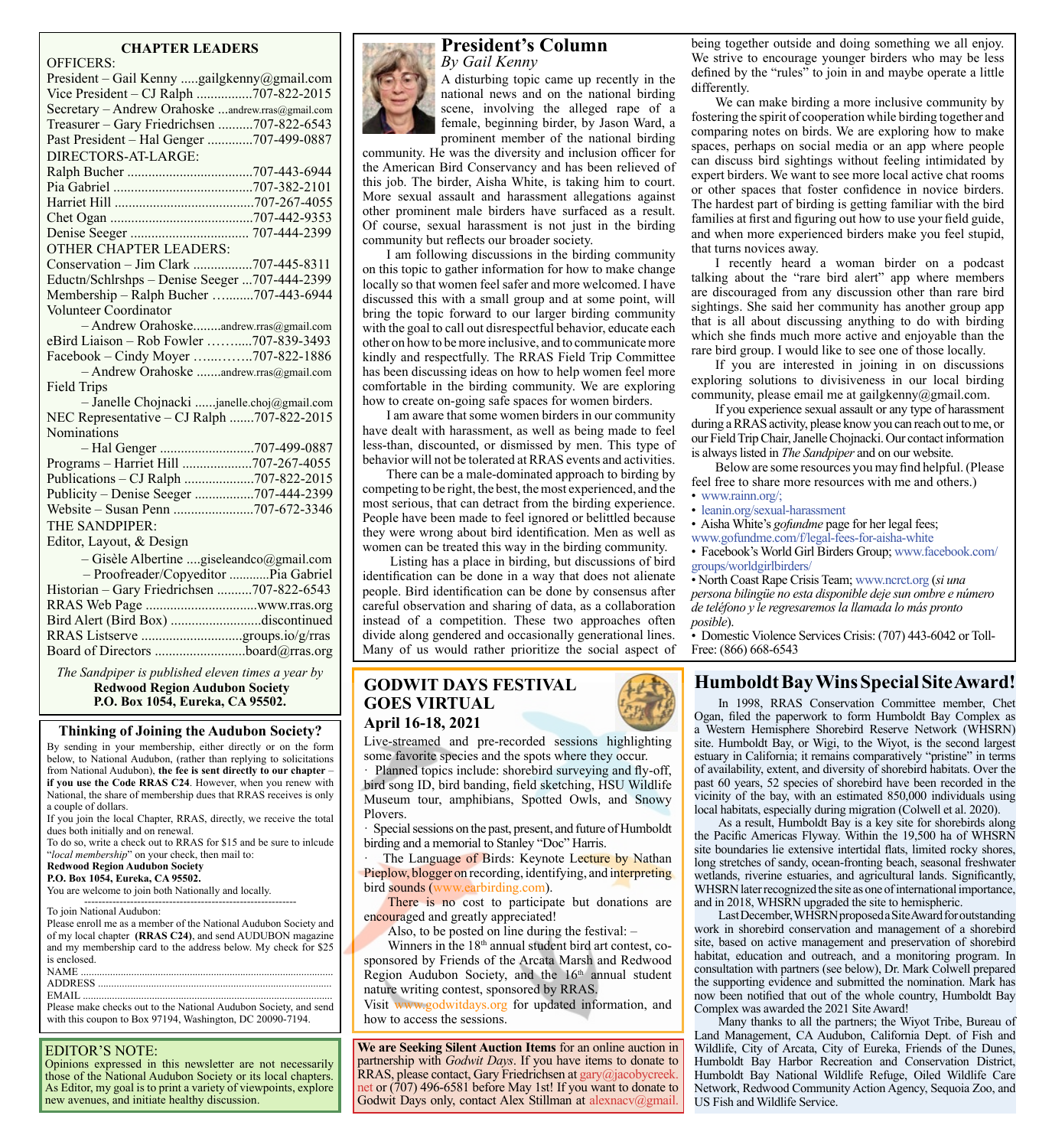

#### **What Else Can You Do with It?** *By Jim Clark*

In response to testimony presented at the recent hearing for approval of the Rolling Meadows large cannabis grow operation on a 7,110-acre property adjacent to the Eel River near McCann, two planning commissioners made comments summarized by the title. Apparently, grazing and timber production are no longer economically viable on this property. The implication is that the property has little or no economic value other than for commercial cannabis. Like much of the oak savannah/prairie habitat of the north coast counties, grazing and logging have altered the landscape by introducing non-native grasses, and Douglas fir has encroached into oak woodlands and prairies.

As a bird-centric conservation organization, our chapter typically takes positions on proposals based on their potential effects on birds, either directly or through habitat loss. Others object or advocate based on their own interests. What is often missing from the discussion is a thorough economic analysis of environmental services actually or potentially provided by the land involved in the proposal. The economic value of environmental services has been considered as non-quantifiable or at least very difficult to quantify. Satellite imagery and computer aided analysis has allowed us to use science to more easily analyze and quantify the economic value of many environmental services.

One environmental service provided by upland oak savannah/ prairie, such as the Rolling Meadows property, is watershed conservation. We know that replacement of deep-rooted native grasses by annual non-native grasses and replacement of oak by Douglas fir reduces the watershed benefits of these lands. This in turn reduces the value of all water dependent downstream resources, including fish birds and late season flow. Modern technology and science now allow us to evaluate these effects and calculate their economic value.

California's land use planning is subject to the California Environmental Quality Act (CEQA). This 52-year-old law has had many updates. There remain, however, many exclusions and conditions that seem to be in conflict with the overall purpose of CEQA. It appears that CEQA has not kept pace with the current state of environmental science. Change is hard. When the conservation committee considers a position on a proposal or project, we often do so while considering CEQA. If an exclusion or condition seems to prevent our opposition, we consider working around it, unless the condition cited is valid. Sometimes it is valid and there is no workaround. If in doubt we may confront the exclusion or condition. Sometimes we prevail, sometimes not.

Audubon's three criteria for action are science, education and law. These are also the tools used by advocates of projects that we don't like. It is therefore important that we educate our elected representatives about current science so that we have better environmental laws.

# **Lessons on Traditional Ecological Knowledge (TEK) Now Available for Free Download**

More educators than ever are recognizing the need for education that centers and affirms multiple cultures and perspectives. Students are typically taught science exclusively from a Western perspective, to the point that science and "Western science" are synonymous to the majority of the American public. The scientific knowledge and values of Indigenous cultures are generally not taught in non-tribally based classrooms. To address this and to bring Indigenous perspectives to the classroom, we are providing a series of lessons on Traditional Ecological Knowledge, sometimes known as Indigenous science, free for all teachers and aimed at 4th – 7th grade. Lessons align with 5th grade NGSS science standards and can be used for upper elementary or middle school.

TEK lessons were developed through a collaboration between Dr. Seafha Ramos (http://seafharamos.com/), an Indigenous (Yurok/ Karuk) wildlife ecologist and NSF Postdoctoral Fellow in Biology, Dr. Olivia Mullins (omullins@science-delivered.org), a science educator and founder of *Science Delivered*, Cherie Paul, a 5th grade elementary teacher (Pacific Union Elementary), and Maximiliano Quezada, a Wildlife graduate of Humboldt State University. A focus of the collaboration was ensuring the lessons looked at TEK through an Indigenous lens. Because Dr. Ramos and many students of Paul's are members of the Yurok tribe, the lessons have a focus on Yurok TEK as well as TEK generally. TEK lessons can be found at [STEMTradingCards.org/teklessons.](http://STEMTradingCards.org/teklessons)

# **Soulatluk (***language of the Wiyot***), and the Winged Ones**

*Edited and summarized by Lynnika Butler, Linguist for the Wiyot Tribe; Reprinted courtesy of the Wiyot Tribe's Cultural Department*

In **Soulatluk** (the language of the Wiyot people), many animals have more than one name. Often, an animal may have one short name that is its "basic" name (it doesn't have any other meaning besides naming a specific animal), and one or more complex descriptive names. These longer descriptive names may capture some physical characteristic of the animal (such as its appearance or behavior), or they may make reference to traditional Wiyot **lhatsik**—stories and traditions.

**Guroush/Quroush,** from the Wiyot story of Curlew in the February issue of *The Sandpiper*, is an example of a short/basic bird name. This month, we introduce examples of several birds with both short and longer descriptive **Soulatluk** names, as well as some bird-related vocabulary. Some Soulatluk words were pronounced slightly differently by different families, and/or can be expressed with slight differences in grammatical structure.

**Tsoutsgish** is the general word for 'bird'. As far as we know, it is a basic name, with no descriptive meaning. The sentence **Tsoutsgish du rarushilh** means 'the bird is flying'; **Da gutswurarushilh** means 'many are flying' (**guts** is a verb stem that means 'be many').

**Di'l** is the short name for the bald eagle, but it can also be referred to as **shawedoushilh**, which literally means 'white-skulled one'.

Crows can be referred to as **gatsirr** (short name) or **siswupdi'lu** ('black-feathered one'). The rather poetic name **gatsirr sharuvushach** ('crow's little niece') is one of two descriptive words for a blackbird (the short/basic name is unknown). Presumably this name has to do with the fact that blackbirds resemble small crows, though it may also relate to a specific story.

The Steller's jay's short name is **hechurra'** or **churra'**, but the more frequently used name is the descriptive **lhimayousu'lu**, which means 'the crested one,' referring to the crest of feathers on its head.

**Tsiqatsharuwilh** (kingfisher) means 'one who makes little dives down' (into the water to catch fish).

**Tyaqh** is the short name for the Northern flicker, but it also has at least two descriptive names: **vus ya rretgu'lu** (literally 'firelike-chested one') refers to the reddish color of the feathers on its neck and wingtips; and **hi'durr wiwu'l** (lit. 'North Wind's wife') probably refers to a traditional story.

Lastly, a few words relating to birds generally:

**walupt** ('feather') contains the **-upt** 'fuzzy' classifier

**dutk** and **dutgi'** ('egg') are two ways of describing a round object with no openings **wuchwurrach** is the word for 'wing'

**munughulh** ('bird's nest') literally means 'what is used to keep warm'



To hear Soulatluk spoken natively, hover over the audio files above with your phone camera.

| <b>English</b>    | <b>Basic Name</b> | <b>Descriptive Name</b>            |
|-------------------|-------------------|------------------------------------|
| <b>Bald Eagle</b> | di'1              | shawedoushilh                      |
| Crow              | gatsirr           | siswupdi'l                         |
| <b>Blackbird</b>  |                   | gatsirr sharuvushach               |
| Northern Flicker  | tyaqh             | vus ya rretgu'lu' / hi'durr wiwu'l |
| <b>Bird</b>       | tsoutsgish        |                                    |
| Night Heron       | qaqhsh            |                                    |
| Quail             |                   | wuda' dishgiqagilh                 |
| Seagull           | tsu'rik           | jougi'chuchk                       |
| Feather           | walupt            |                                    |
| Owl               | pitsou'laksh      |                                    |
| Meadowlark        | doubitk           |                                    |



**Photos of a shawedoushilh nest in Southern Humboldt by wildlife photographer, Ann Constantino: "I have been following this nest for ten years now and at least one bird has fledged every year, except 2013."**